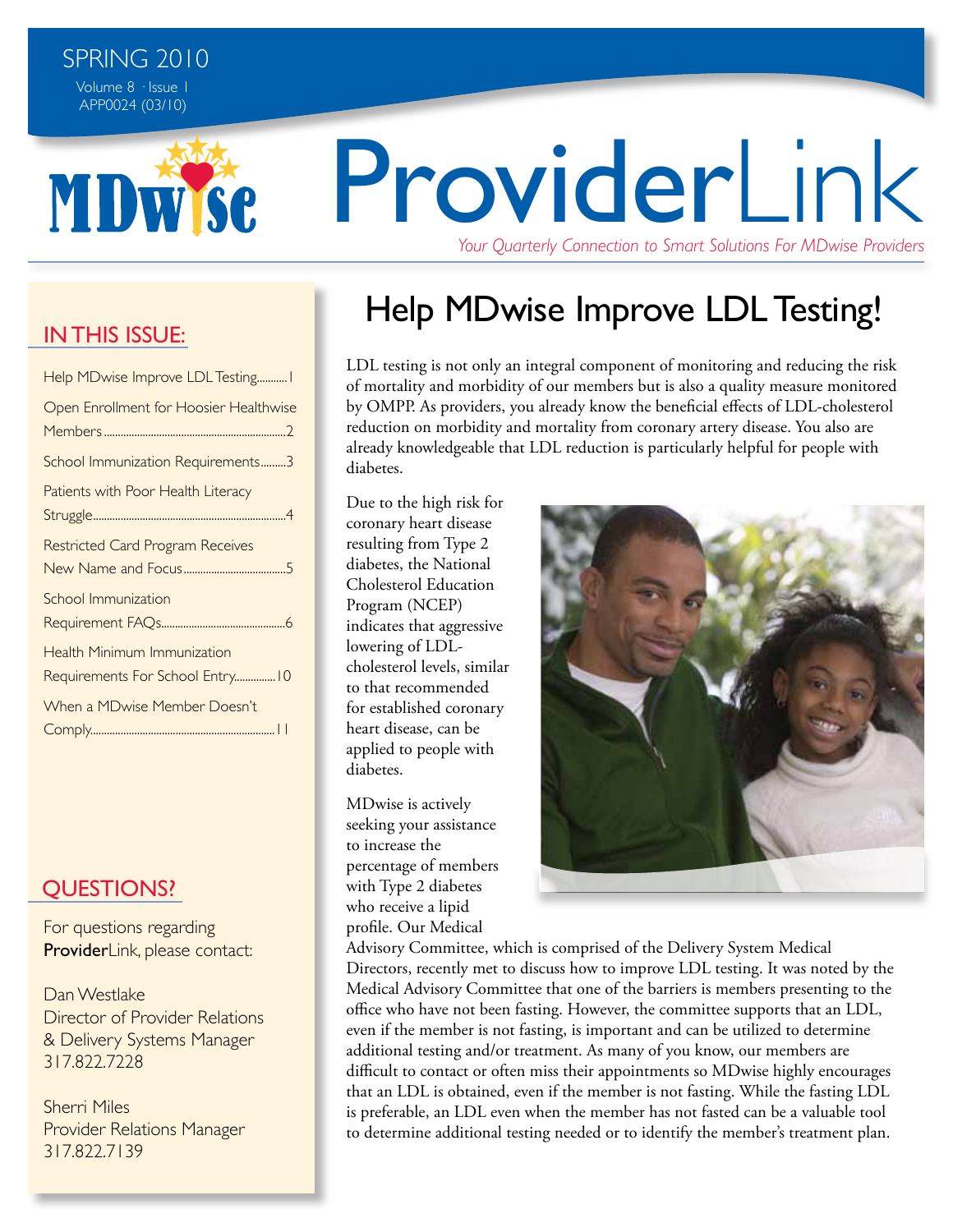### Open Enrollment for Hoosier Healthwise Members

The Office of Medicaid Policy & Planning (OMPP) is seeking to reduce member movement between MCOs by establishing an "Open Enrollment" process in which the member must stay with the MCO that they are assigned to for a period of a year, unless there is a good reason, or "just cause" that the member must change. Members are given 30 days to choose a PMP and a Plan. Members will have an opportunity to change plans in the first 90 days. Following the 90-day period, eligible members remain enrolled with the same MCO for 9 months, unless they have "just cause." The "just cause" reasons would include:

- Lack of access to necessary services covered under the MCOs contract.
- The MCO does not, for moral or religious objections, cover the services the member seeks.
- Concerns over quality of care (i.e. failure to comply with established standards of medical care).
- Significant language or cultural barriers.

Members will have an opportunity to choose a new MCO on an annual basis during their open enrollment period. The open enrollment period will be based on their start date in Hoosier Healthwise.

OMPP foresees that Open Enrollment will enhance continuity of care, enable consistent medical management by the MCOs, especially for members seeking care for behavioral and medial care needs or special needs, and reduce administrative hassles. It is felt that this move will ultimately lead to better health outcomes.

Members can, however, change PMPs within their Plan at any time, so providers should continue to check a member's eligibility prior to rendering services or requesting prior authorization. A PMP could also disenroll from one MCO and enroll in another. The PMP's panel will follow the

PMP to the new plan, unless instructions from the PMP state otherwise. In this scenario, the member who moved with the PMP when the PMP contracted with a different Plan would have another 90-day period in which to change MCOs if they wish.



If you have further questions concerning Open Enrollment, please contact the MDwise Customer Service line at (800) 356-1204 or (317) 630-2831 if you are in the Indianapolis area.

# Member Rights and Responsibilities

The MDwise HHW Member Rights and Responsibilities Statement is available on the MDwise Web site (www.MDwise.org). A printed copy of the information posted to our Web site by is available by calling us at 1-800-356-1204 or 317-630-2831 if you are in the Indianapolis area.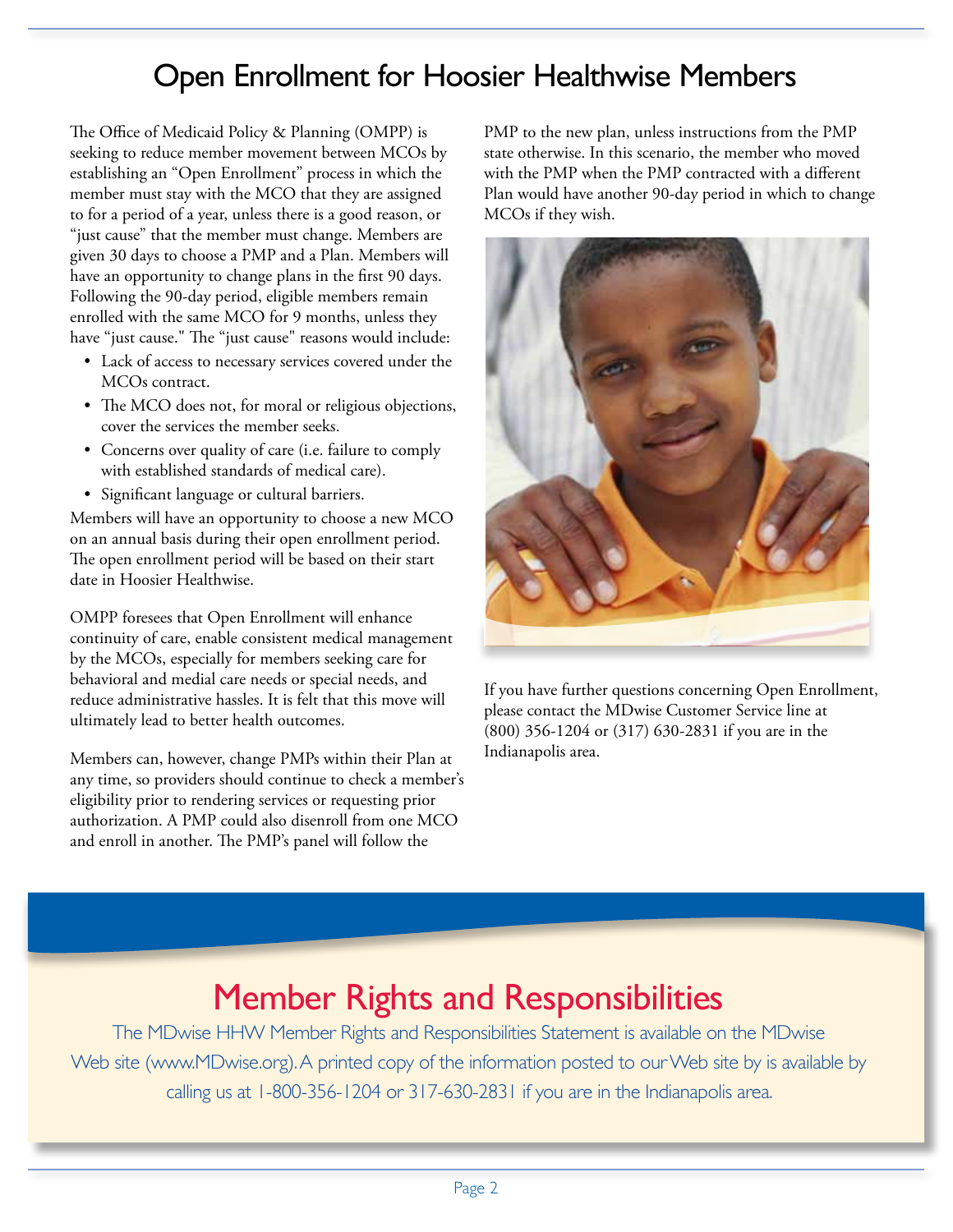## 2010–2011 School Year Indiana State Department of Health (ISDH) School Immunization Requirements Quick Reference Guide

|                 | 3-5 Year<br><b>Olds</b> | $\overline{\mathsf{K}}$ |                | $\overline{2}$          | 3              | 4              | כ            | 6  | $\overline{ }$ | 8              | 9              | 0              | П              | 2                            |
|-----------------|-------------------------|-------------------------|----------------|-------------------------|----------------|----------------|--------------|----|----------------|----------------|----------------|----------------|----------------|------------------------------|
| DTaP/DTP/DT/Td* | 4                       | 5                       | 5              | 5                       | 5              | 5              |              | 5  |                | 5              | 5              | 5              | 5              | 5                            |
| Polio**         | 3                       | 4***                    | $\overline{4}$ | $\overline{\mathbf{4}}$ | 4              | 4              | 4            | 4  | 4              | 4              | 4              | $\overline{4}$ | $\overline{4}$ | 4                            |
| <b>Measles</b>  |                         | C<br><u>L</u>           | $\overline{2}$ | $\overline{2}$          | $\overline{2}$ | $\overline{2}$ | <sup>1</sup> | L  | ำ<br>L         | $\overline{2}$ | $\overline{2}$ | $\overline{2}$ | $\overline{2}$ | $\overline{2}$               |
| <b>Mumps</b>    |                         | C<br>∠                  | $\overline{2}$ | $\overline{2}$          | $\overline{2}$ | ำ              | C            | C. | ำ              | ำ              | C              | C              | $\overline{2}$ | $\overline{2}$               |
| Rubella         |                         |                         |                |                         |                |                |              |    |                |                |                |                |                |                              |
| Hepatitis B~    | 3                       | 3                       | 3              | 3                       | 3              | 3              | 3            | 3  | 3              | 3              | 3              | 3              | 3              | 3                            |
| Varicella ∞     | $\overline{2}$          | ำ<br>$\blacktriangle$   |                |                         |                |                | <sup>1</sup> | C  | C.             | $\overline{2}$ | C<br>∠         | $\overline{2}$ | $\overline{2}$ | <sup>1</sup><br>$\mathbf{r}$ |
| <b>Tdap</b>     | $\sim$                  | -                       | $\blacksquare$ |                         | $\sim$         | $\sim$         |              |    |                |                |                |                |                |                              |
| MCV4            | ۰.                      |                         |                |                         | -              |                |              |    |                |                |                |                |                |                              |

 $\wedge$  Shaded areas represent grades for which immunization reports are required to be submitted to the Indiana State Department of Health.

For children who have delayed immunizations, please refer to the 2010 CDC "Catch-up Immunization Schedule" to determine adequately immunizing doses. All minimum intervals and ages for each vaccination as specified per 2010 CDC guidelines must be met for a dose to be valid. A copy of these guidelines can be found at:

www.cdc.gov/vaccines/recs/schedules/default.htm.

\*Four doses of DTaP/DTP/DT are acceptable if 4th dose was administered on or after child's fourth birthday.

\*\*Three doses of polio vaccine are acceptable if 3rd dose was administered on or after child's fourth birthday and the doses are all IPV or all OPV.

\*\*\*The 4th dose of polio vaccine must be administered on or after child's fourth birthday. This applies only to kindergarten for 2010–2011.

 ~ Two dose alternative adolescent schedule (Recombivax HB given at age 11–15 years x2 doses) is acceptable if properly documented.

 ∞ Physician documentation of disease history, including month and year, is proof of immunity for preschool, kindergarten and 1st grade students. A signed statement from the parent/guardian indicating history of disease, including month and year is required for children in grades  $2 - 12.$ 

#### Required educational materials to be distributed:

 Grades 1–12: Meningoccocal Parent Letter with Meningococcal Fact Sheet 6th Grade (Parents of 6th grade girls): HPV letter/response form and FAQ sheet. Completed response forms should be returned to the school. The school will supply a summary of responses to ISDH.

> Recommended educational materials to be distributed: Grades 6–12: Pertussis Parent Letter with Pertussis Fact Sheet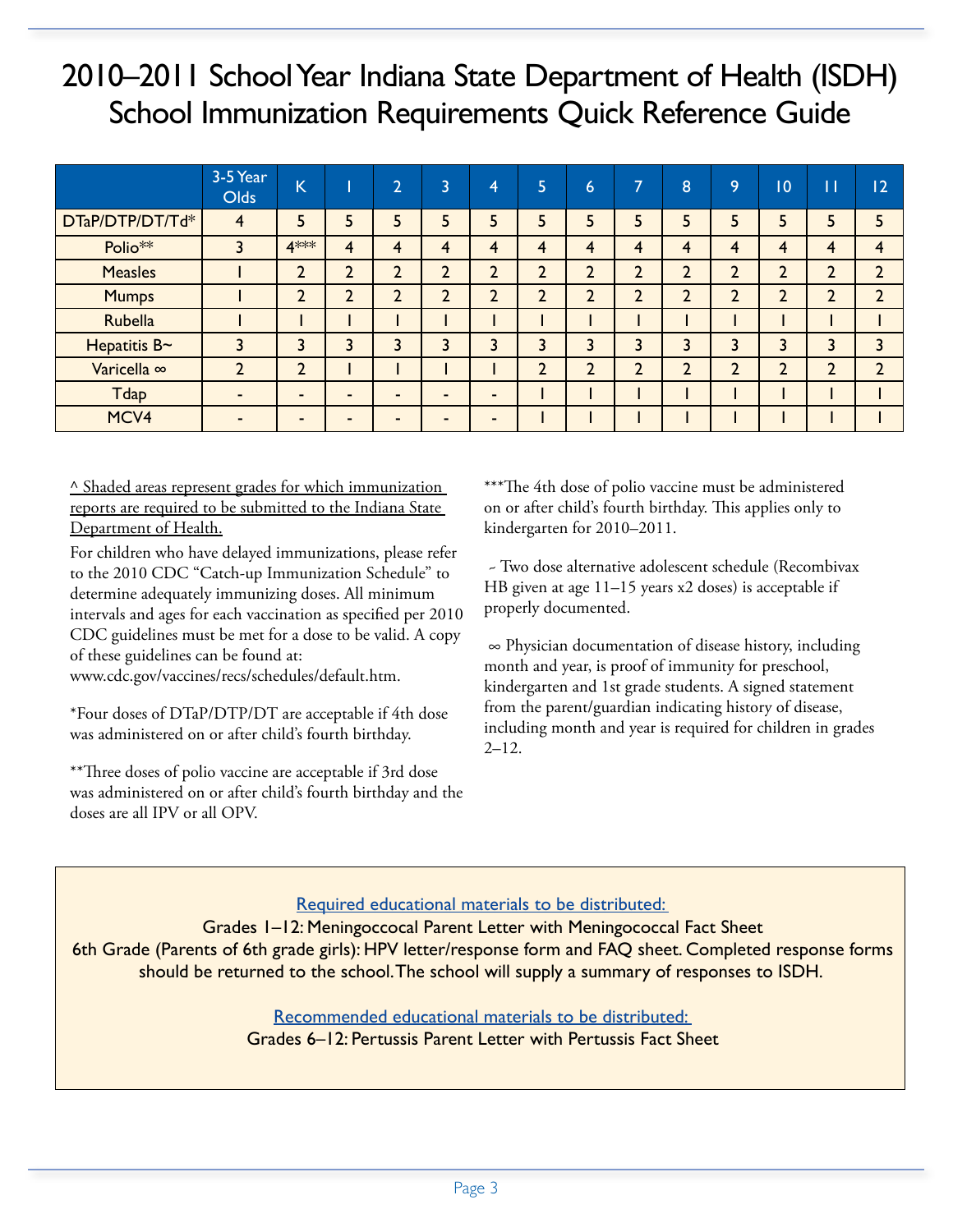# Patients with Poor Health Literacy Struggle to Understand Basic Medical Forms and Instructions

It is especially difficult for less literate patients to fill out intake forms, enroll in insurance programs for which they may be eligible, get services once enrolled, follow medical instructions, or give informed consent. Most informed consent and insurance forms, and most medication package inserts, are written at high school level or higher.



Prescription labels and self-care instructions are among the most important written materials patients receive. Poor compliance with medication and care regimens can be dangerous, yet serious mistakes may occur because the patient cannot read the instructions. Providers can create a "shame-free" environment where low literate patients can seek help without feeling stigmatized.

- • Providing surrogate readers can help patients with reading difficulties understand key information. Family members also can fill this role and reinforce medical information at home.
- Prior to an appointment, clinic or office staff can tell a patient what information will be needed – medicines they are already taking, what kind of insurance they have, as well as the reason they are seeing the doctor. Staff also might suggest that the patient bring a family member.
- • Tailoring medication schedules to fit a patient's daily routine, color coding medicines, and using daily events as reminders can help increase compliance.
- To verify that patients understand, or to uncover health beliefs and tailor teaching, providers might ask patients to "teach back" by repeating or restating

the instructions as the patient might tell a friend (i.e. Can you tell me in your own words what we have discussed?).

Patients with poor health literacy tend to be more responsive to information designed to promote patient action, motivation, and self-empowerment than detailed facts.

- If a provider thinks a patient is having difficulty understanding written or spoken directions, a good approach is to say, "A lot of people have trouble reading and remembering these materials. How can I help you?"
- • Use commonly understood words. For instance, use "keep bones strong" instead of "prevents osteoporosis."
- Slow down and take time to listen to a patient's concerns. Create an atmosphere of respect and comfort. Build trust with the patient.
- • Limit information given to patients at each visit. Remember that less than half of the information provided to patients during each visit is retained.

Source: Center for Health Care Strategies. Fact sheet.

### **AL MEDICATION MADE EASY**

#### YOUR SOLUTION. DailyMed<sup>"</sup>

DailyMed bailyned Seabhtast<br>Bas-B/25 MW 幽 DailyNed overed by Indiana Medicaid

**FASY** No more worrying with multiple pill bottles or confusing pill reminders

**ORGANIZED** A month of medications organized into pre-sorted packets

**SIMPLE** Medication packets are marked with the time you need to take them

**DELIVERED** DailyMed<sup>™</sup> is delivered every month right to your home

**STAY AT HOME** No more running to the pharmacy or waiting in long lines at the counter

For assistance in enrolling, call DailyMed" today!

#### DailyMed 1.800.973.1955 DailyMedRx.com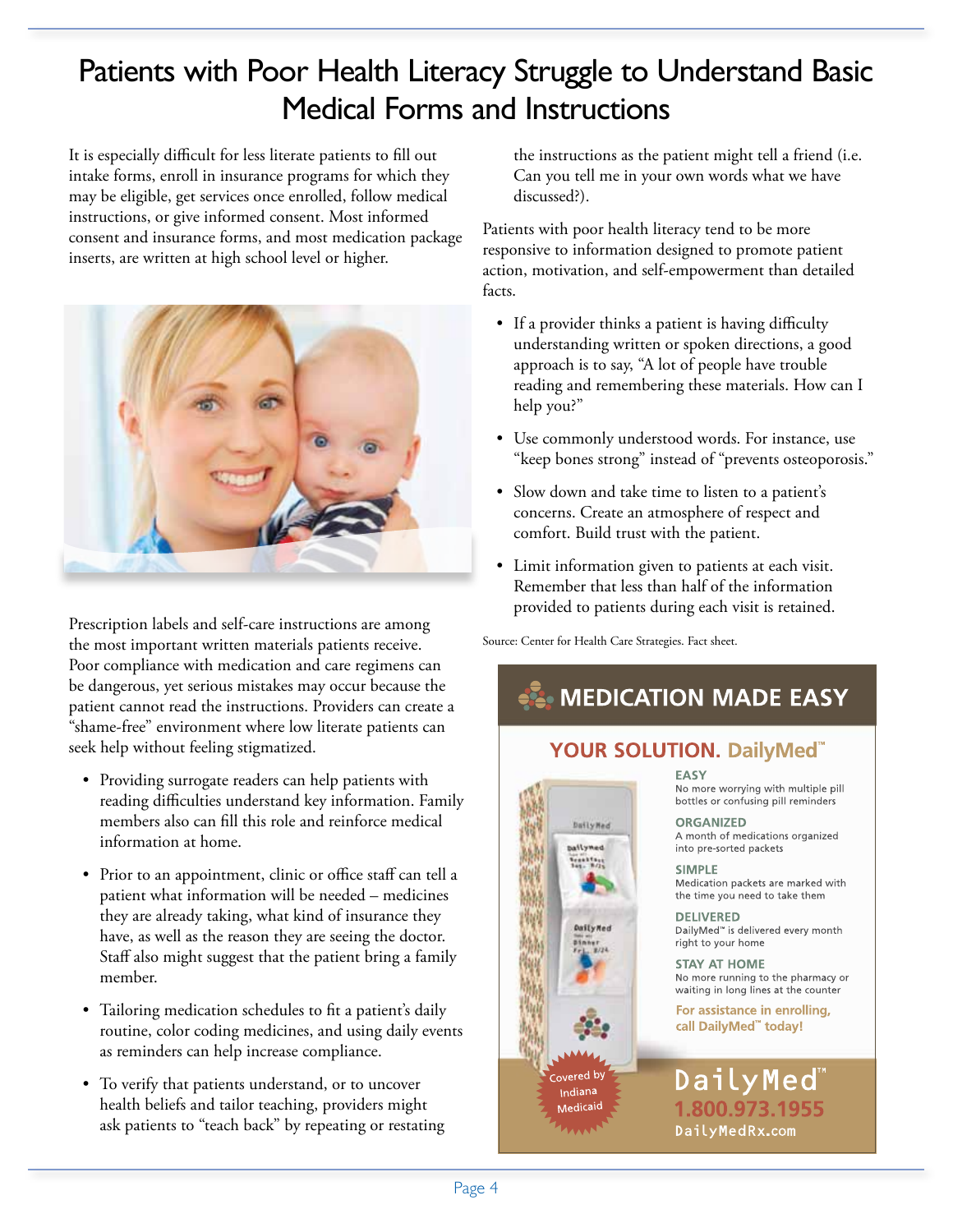## Restricted Card Program Receives New Name and Focus

The Indiana Health Coverage Program (IHCP) is pleased to announce The Right Choices Program (RCP), formerly known as Indiana Medicaid's Restricted Card Program. IHCP has redesigned the program to safeguard against unnecessary or inappropriate use of Medicaid services. RCP will be administered by each of the health plans within Hoosier Healthwise, *Care Select*, and HIP, as well as Advantage for Traditional Medicaid, using uniform criteria and policies established by the State.

The RCP case managers will provide intensive member education, care coordination, and utilization management for eligible members who have been identified and enrolled in RCP and support the providers in the management of their RCP members. Specific member behavior modification and utilization management parameters will be monitored and



the length of time a member may be enrolled in RCP will depend on the member's compliance with their treatment plan.

In order to achieve the goal of delivering quality health care for RCP members, RCP stakeholders, including members, providers, RCP Administrators and the State, will collaborate to create a medical home for RCP members. RCP-enrolled members are assigned and 'locked-in' to a team of experts consisting of one primary medical provider (PMP), one pharmacy and one hospital. If a member requires specialty services, or needs to see any practitioner other than the PMP (including office partners), the PMP must make a written referral for those services to be authorized for reimbursement. This also includes situations of self referral (e.g., dentists and psychiatrists) that could result in a prescription being written for the member.

The objectives of the RCP program are to:

- Improve the individual's health status by increasing the level of care coordination and utilization control for members enrolled in the RCP.
- Reduce inappropriate outpatient hospital use, especially use of the emergency room.
- Reduce inappropriate use of pharmacy services, especially controlled substances and other items with potential for misuse or abuse.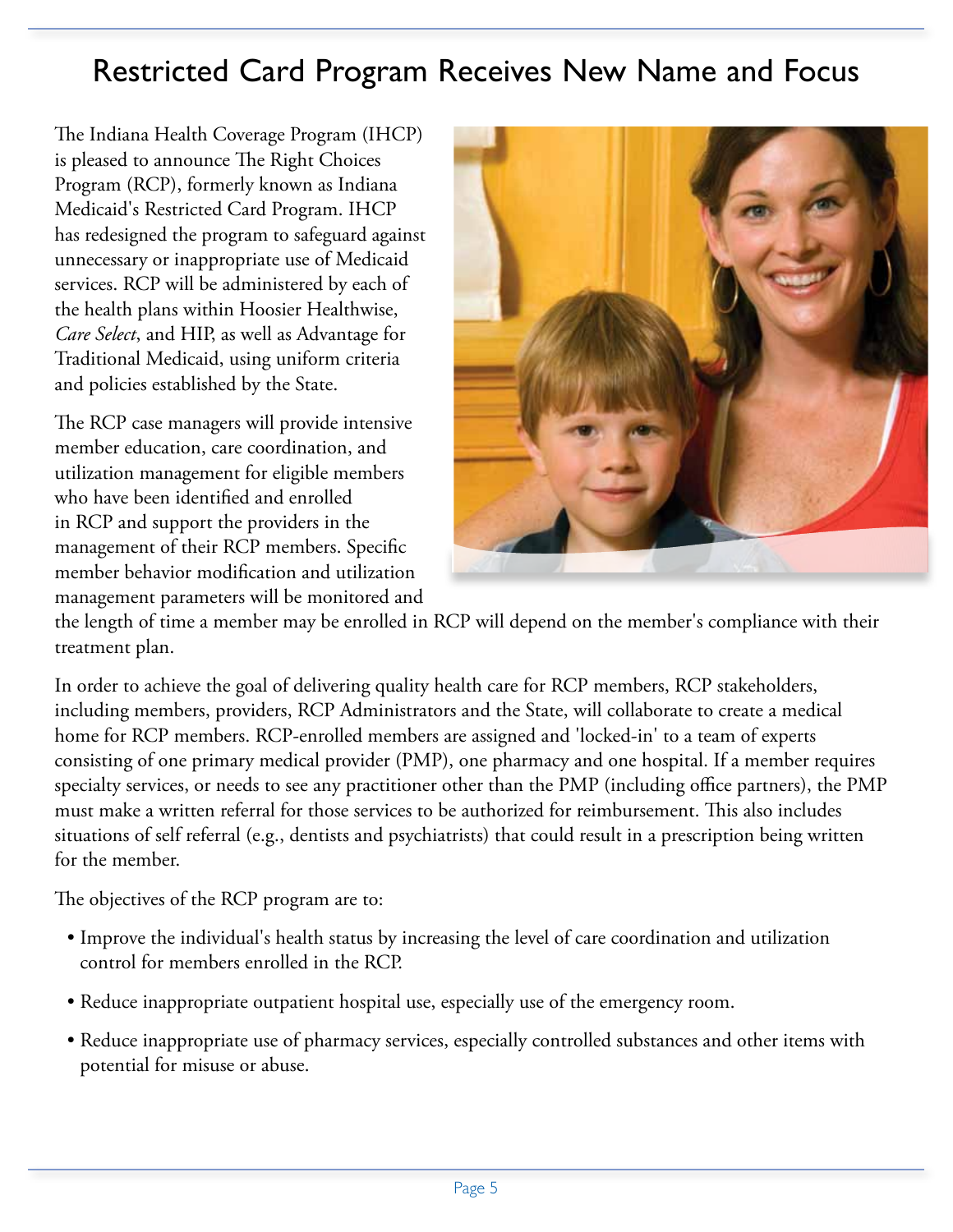# School Immunization Requirement FAQs Indiana State Department of Health (ISDH) 2010–2011 School Year

#### **1. Are there any additions to required immunizations for the 2010-2011 school year?**

 **Yes.** In addition to the previously required immunizations:

 Students entering preschool or kindergarten must now have 2 appropriately documented varicella vaccines, separated by at least 3 months, or physician documentation of disease history, or laboratory evidence of immunity.

 Students entering grades 6–12 must have appropriate documentation of the following vaccinations: Tetanus, diphtheria, acellular pertussis vaccine (Tdap); meningococcal conjugate vaccine (MCV4 – Menactra); 2 varicella vaccinations appropriately spaced per CDC guidelines, or documentation of disease history, or laboratory evidence of immunity.

#### **2. Are immunizations required for all children enrolled in school?**

 **Yes.** Students in all grades are required to meet the minimum immunization requirements as described on the document "MINIMUM IMMUNIZATION REQUIREMENTS FOR SCHOOL ENTRY 2010-2011." Immunization requirements extend to children ages 3 through 5 attending special education programs, child care, or preschool within the school.

#### **3. What information must be included on the physician's statement to document immunization?**

 The statement must include the student's name and date of birth, the vaccine given and date (month/day/year) of each immunization, and the signature of a medical provider.

#### **4. What is considered adequate documentation of an immunization history?**

 Adequate documentation is as follows: a physician's written documentation, an immunization record from another school corporation, or an immunization record in the Indiana Immunization Registry (CHIRP) or printed record from another state registry. This documentation must include the month, day, and year each dose of vaccine was administered.

#### **5. What is "laboratory evidence of immunity"?**

 Laboratory evidence of immunity is a blood test for disease-specific immune globulin that measures immunity to disease. This is often used to confirm immunity when immunization records are not available, or a parent reports a history of disease.

#### **6. Who should interpret lab results for evidence of immunity?**

 Laboratory results for evidence of disease immunity must be ordered by a physician. The ordering physician is responsible for interpreting the results and determining adequate evidence of immunity based on current medical guidelines.

#### **7. Is lab evidence of immunity acceptable for ALL school required immunizations?**

 **No.** Lab evidence is NOT acceptable for Diphtheria, Pertussis, or Tetanus.

 Laboratory evidence of immunity may be used in place of immunization requirements for the following school required immunizations:

| Measles    | Mumps       | Rubella |
|------------|-------------|---------|
| Chickenpox | Hepatitis B | Polio   |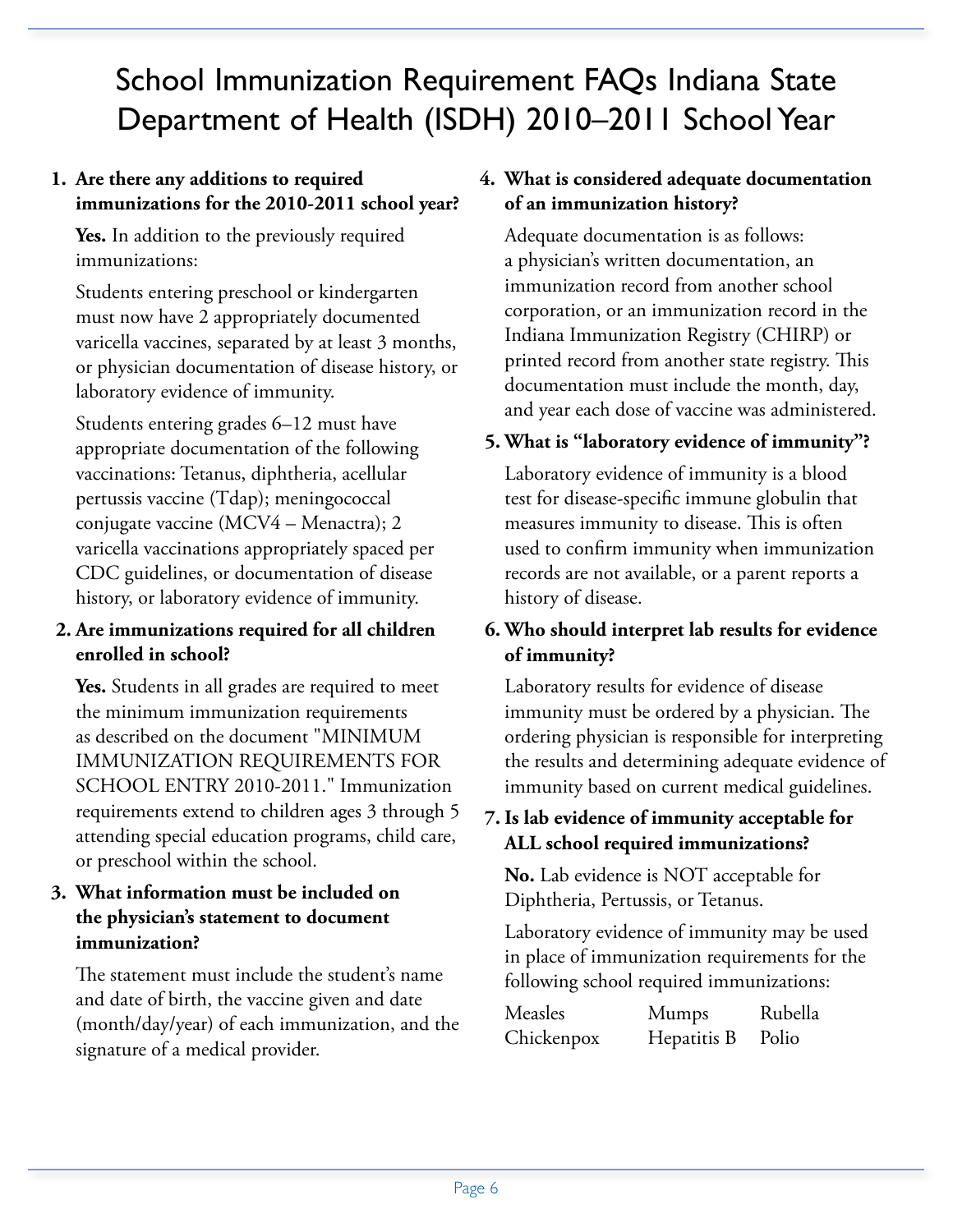**8. Do schools provide summary reports to ISDH on the immunization status of students in all grades?** 

 While all students enrolled in school are required to be up-to-date on all required immunizations, schools only provide summary data to ISDH on students enrolled in kindergarten, first, and sixth grades at this time.



**9. If a child has an exemption on file, may he/she be counted as complete?** 

 **No.** If a child has an exemption on file for any immunization, he/she must be reported under "Exemptions."

**10. Do schools need to report immunization data for all 6th grade immunizations?** 

 **Yes**, including varicella and Hepatitis B, MCV4, and Tdap.

#### **11. What is the deadline for reporting school immunization data?**

 The deadline for reporting school immunization data is November 1st.

**12. Why does the Quick Reference Guide indicate immunization requirements for all grades if we only need to report kindergarten, first, and sixth grades?** 

 While reporting is only required for kindergarten, first, and sixth grades, schools are required by law (IC 20-34-4-2) to ensure that all students have received all immunizations required by the Indiana State Department of Health.

**13. Does the Indiana State Department of Health determine if a child is excluded from school for incomplete immunizations?** 

 **No.** School exclusion is determined by the school according to IC 20-34-4-5.

**14. What immunization education materials must be provided to the parents of enrolled students?**

 Meningococcal disease—all grades; Human Papillomavirus (HPV) Infection—6th grade girls.

#### **15. Are schools required to collect the response form included with the Human Papillomavirus (HPV) Infection educational materials?**

 **Yes.** Schools are required to collect HPV response forms from parents of sixth grade girls. However, forms should not include the student's name and should not be returned to ISDH. Schools will complete a summary report of responses received from HPV forms and submit the report to ISDH along with the other immunization reports.

#### **16. Are schools required to send parents information about Pertussis and the Tdap vaccine?**

 **No.** Indiana State Department of Health recommends that schools send this information home to parents, however it is not required.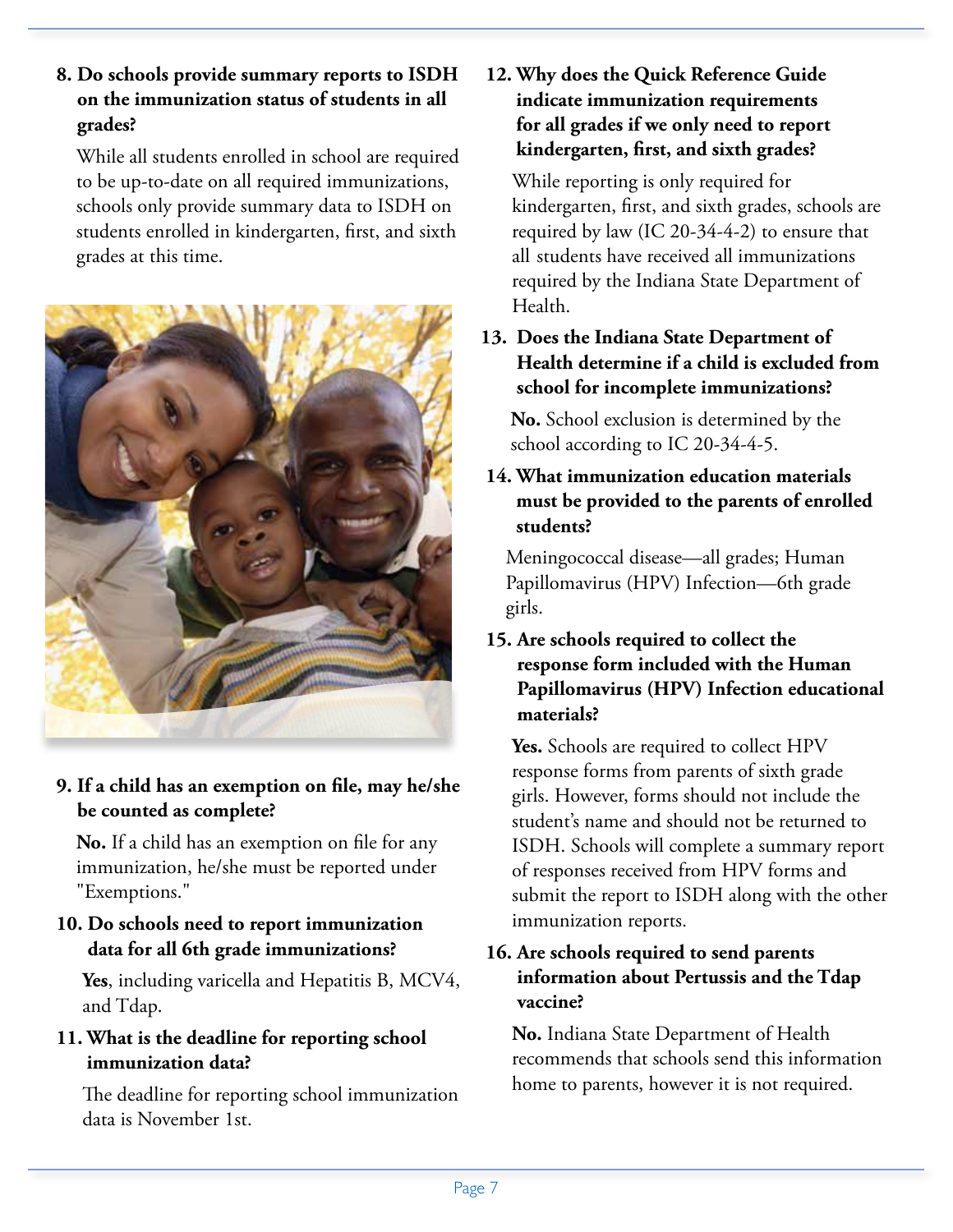#### **17. What is the four-day grace period and when can it be used?**

 CDC and ACIP allow a 4-day grace period. If a vaccine is given up to 4 days before the minimum recommended age for administration of the vaccine, it can be counted as valid. However, this does not change the recommended schedule for routine vaccine administration.

#### **18. What is the minimum age for MMR vaccine to be counted as a valid dose?**

 For the MMR to be counted as a valid dose, it must have been given on or after the first birthday. The four day grace period is applicable to MMR vaccine.

#### **19. When are 4 doses of Polio vaccine required?**

 Four doses of polio are considered a complete series, with the fourth dose administered on or after the 4th birthday. Three doses are acceptable if the third dose was given on or after the 4th birthday and only one type of vaccine was used (all OPV or all IPV).



#### **20. What are the minimum intervals for Hepatitis B vaccine?**

 The minimum intervals between vaccine doses are:

 Dose 1 and 2 is 4 weeks (28 days) Dose 2 and 3 is 8 weeks (56 days) Dose 1 and 3 is 16 weeks (112 days)

 Note: The minimum age for the 3rd dose of Hepatitis B vaccine is 24 weeks (164 days).

#### **21. If there is an extended interval between doses of Hepatitis B, does the student need to start the series over?**

 **No.** The hepatitis B series should never be restarted or additional doses given due to an extended interval between doses. The student should just complete the series with the remaining dose(s) due.

#### **22. Is a second dose of varicella vaccine required?**

 A second dose is required for students entering preschool, kindergarten, and 6th–12th grades for 2010–2011.

#### **23. Is a doctor's statement required as proof of chickenpox disease?**

- a. For children entering preschool, kindergarten, and 1st grade, a signed statement by a health care provider, including date of disease, is required to document history of chickenpox disease.
- b. For children entering grades 2–12, documentation from a parent is sufficient. A written statement should include date of disease, a parent's signature, and date of signature. (Example: If a parent cannot recall exact dates, something as simple as stating that disease occurred in the spring of 2000 is acceptable.)

#### **24. May a chiropractor give a medical exemption for vaccination?**

 **No.** Only a licensed physician (M.D. or D.O.) can provide a medical exemption. A nurse practitioner or a physician's assistant under a physician's supervision can also give a medical exemption.

#### **25. What must a medical exemption contain?**

 A medical exemption is a physician's certification that a particular immunization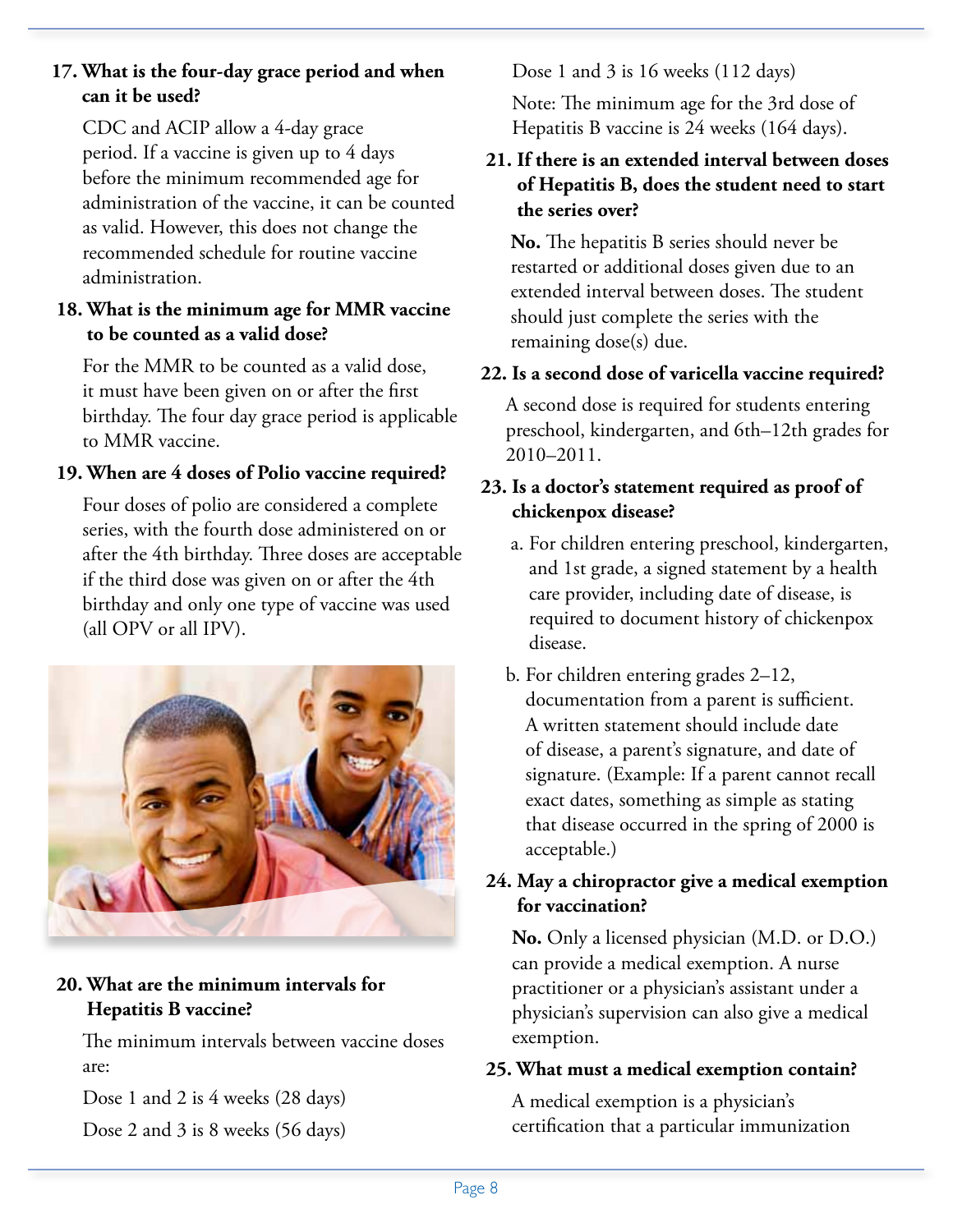is detrimental to the child's health. It must state in writing that the child has a medical contraindication to receiving a vaccine and must be resubmitted to the school each year. As true medical contraindications to immunization are vaccine-specific, medical exemptions must be written for each vaccine that is contraindicated.



#### **26. What must a religious objection contain?**

 A religious objection must state that the objection to immunization is based on religious grounds. Each objected immunization must be specified. The objection must be in writing, signed by the child's parent, and delivered to the school. There is no requirement of proof. The written religious objection must be resubmitted to the school each year.

#### **27. Is there a philosophical objection allowed in Indiana?**

 **No.** Indiana law only allows religious and medical exemptions.

#### **28. If a child does not present an immunization record or is not up to date with his/her immunizations, may he/she enroll in school?**

Yes. Indiana Code (IC 20-34-4-5) states that a child is not permitted to attend school beyond the first day without furnishing a written record, unless:

 The school gives a waiver (for a period not to exceed 20 days); or The local health department or a physician determines that the child's immunizations have been delayed due to extreme circumstances and that the required immunizations will not be completed by the first day of school. The parent must furnish a written statement and a time schedule approved by a physician or health department; or A medical or religious exemption is on file.

For additional questions, please call the Indiana State Department of Health Immunization Program at (800) 701-0704.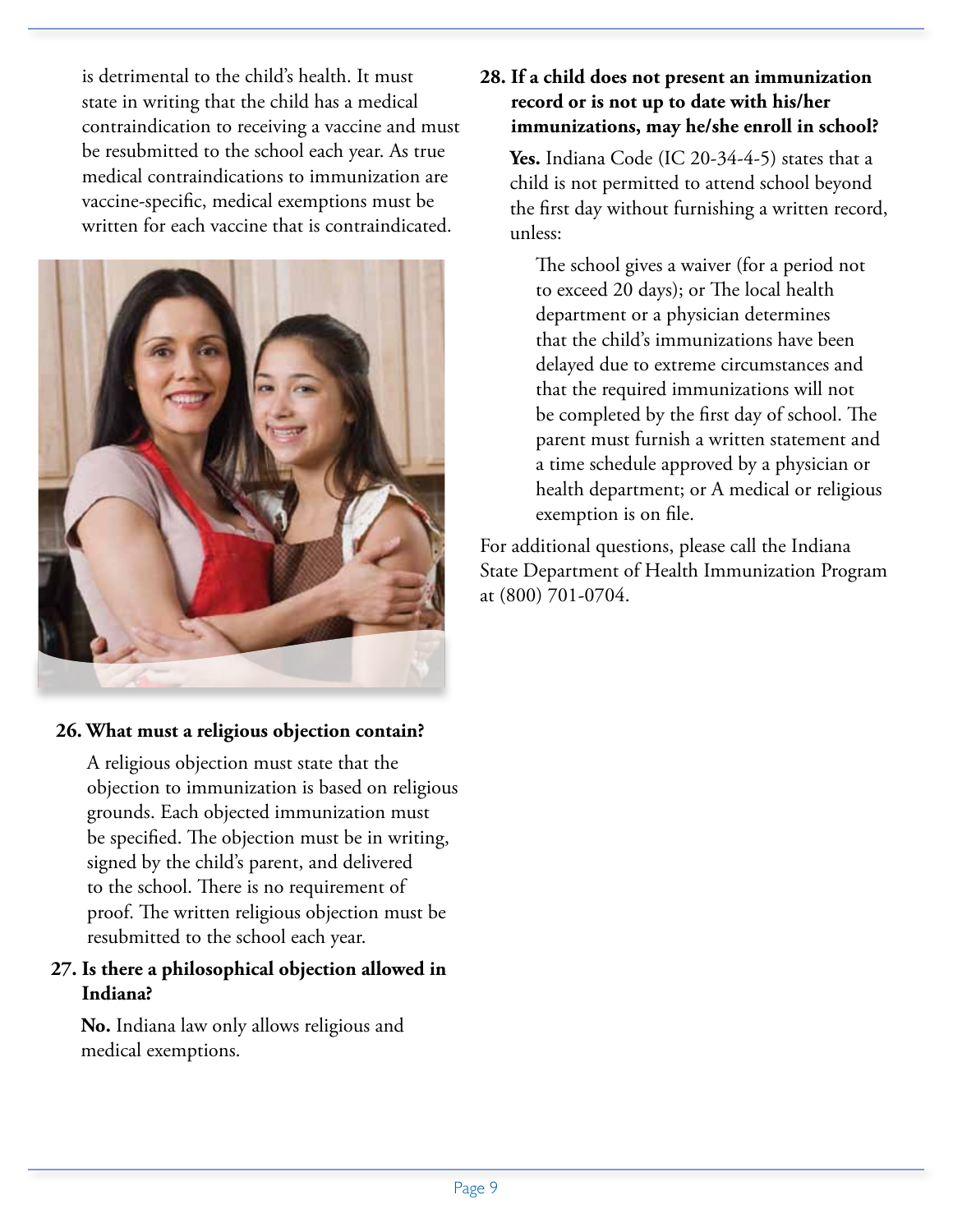### Indiana State Department of Health Minimum Immunization Requirements For School Entry\* 2010–2011

| Grade            | <b>Grade Minimum Immunization Requirements</b>                                                                                                                                                                                                                                                                                                                                                                                                                                                                                                                                                                                                                                                                                                                                                                                                                                                                                                                                                                                                                                                                                                                                                                                                                                 |
|------------------|--------------------------------------------------------------------------------------------------------------------------------------------------------------------------------------------------------------------------------------------------------------------------------------------------------------------------------------------------------------------------------------------------------------------------------------------------------------------------------------------------------------------------------------------------------------------------------------------------------------------------------------------------------------------------------------------------------------------------------------------------------------------------------------------------------------------------------------------------------------------------------------------------------------------------------------------------------------------------------------------------------------------------------------------------------------------------------------------------------------------------------------------------------------------------------------------------------------------------------------------------------------------------------|
| Pre-Kindergarten | . 4 doses of diphtheria-tetanus-acellular pertussis (DTaP), diphtheria-tetanus-pertussis (DTP), pediatric diphtheria-tetanus vaccine (DT), or<br>any combination of the three are required.<br>• 3 doses of either oral polio (OPV) or inactivated polio (IPV) vaccine in any combination.<br>• 3 doses of Hepatitis B vaccine (3rd dose must be on or after 24 weeks of age).<br>• I dose of measles (rubeola) vaccine on or after the first birthday.<br>. I dose of mumps vaccine on or after the first birthday.<br>. I dose of rubella (German measles) vaccine on or after the first birthday.<br>. 2 doses of varicella (chickenpox) vaccine on or after the first birthday and separated by 3 months or physician written documentation of<br>history of chickenpox disease, including month and year of disease.                                                                                                                                                                                                                                                                                                                                                                                                                                                      |
| Kindergarten     | • 5 doses of diphtheria-tetanus-acellular pertussis (DTaP), diphtheria-tetanus-pertussis (DTP), or pediatric diphtheria-tetanus vaccine (DT) (4<br>doses are acceptable if the 4th dose was administered on or after the 4th birthday and at least 6 months after the 3rd dose).<br>. 4 doses of any combination of IPV or OPV. The 4th dose must be administered on or after the 4th birthday, and at least 6 months after the<br>previous dose. (3 doses of all OPV or all IPV are acceptable if the 3rd dose was administered on or after the 4th birthday, and at least 6<br>months after the 2nd dose).<br>• 3 doses of Hepatitis B vaccine (3rd dose must be given on or after 24 weeks of age and no earlier than 16 weeks after the 1st dose).<br>• 2 doses of measles (rubeola) vaccine on or after the first birthday.<br>• 2 doses of mumps vaccine on or after the first birthday.<br>. I dose of rubella (German measles) vaccine on or after the first birthday.<br>. 2 doses of varicella (chickenpox) vaccine on or after the first birthday and separated by 3 months or physician written documentation of<br>history of chickenpox disease, including month and year of disease.                                                                            |
| <b>Ist Grade</b> | • 5 doses of diphtheria-tetanus-acellular pertussis (DTaP), diphtheria-tetanus-pertussis (DTP), or pediatric diphtheria-tetanus vaccine (DT) (4<br>doses are acceptable if the 4th dose was administered on or after the 4th birthday and at least 6 months after the 3rd dose).<br>. 4 doses of any combination of IPV or OPV by age 4-6 (3 doses of all OPV or all IPV are acceptable if the 3rd dose was administered on or<br>after the 4th birthday).<br>• 3 doses of Hepatitis B vaccine (3rd dose must be on or after 24 weeks of age).<br>• 2 doses of measles (rubeola) vaccine on or after the first birthday.<br>• 2 doses of mumps vaccine on or after the first birthday.<br>. I dose of rubella (German measles) vaccine on or after the first birthday.<br>• I dose of varicella (chickenpox) vaccine on or after the first birthday or physician written documentation of history of chickenpox disease,<br>including month and year of disease.                                                                                                                                                                                                                                                                                                               |
| Grades 2-5       | • 5 doses of diphtheria-tetanus-acellular pertussis (DTaP), diphtheria-tetanus-pertussis (DTP), or pediatric diphtheria-tetanus vaccine (DT) (4<br>doses are acceptable if the 4th dose was administered on or after the 4th birthday and at least 6 months after the 3rd dose).<br>• 4 doses of any combination of IPV or OPV by age 4-6 (3 doses of all OPV or all IPV are acceptable if the 3rd dose was administered on or<br>after the 4th birthday).<br>• 3 doses of Hepatitis B vaccine (3rd dose must be on or after 24 weeks of age).<br>• 2 doses of measles (rubeola) vaccine on or after the first birthday.<br>• 2 doses of mumps vaccine on or after the first birthday.<br>. I dose of rubella (German measles) vaccine on or after the first birthday.<br>. I dose of varicella (chickenpox) vaccine on or after the first birthday or written history of disease. Parental history of chickenpox disease is<br>acceptable proof of immunity. A signed written statement from the parent/guardian indicating month and year of disease is sufficient.                                                                                                                                                                                                          |
| Grades 6-12      | · 5 doses of diphtheria-tetanus-acellular pertussis (DTaP), diphtheria-tetanus-pertussis(DTP), or pediatric diphtheria-tetanus vaccine<br>(DT) (4 doses are acceptable if the 4th dose was administered on or after the 4th birthday and at least 6 months after the 3rd dose).<br>. 4 doses of any combination of IPV or OPV by age 4-6 (3 doses of all OPV or all IPV are acceptable if the 3rd dose was administered<br>on or after the 4th birthday).<br>• 3 doses of Hepatitis B vaccine (3rd dose must be on or after 24 weeks of age).<br>• 2 doses of measles (rubeola) vaccine on or after the first birthday.<br>• 2 doses of mumps vaccine on or after the first birthday.<br>. I doses of rubella (German measles) vaccine on or after the first birthday.<br>. 2 doses of varicella (chickenpox) vaccine on or after the first birthday separated by age-appropriate interval or written history of<br>disease. Parental history of chickenpox disease is acceptable proof of immunity. A signed written statement from the parent/guardian<br>indicating month and year of disease is sufficient.<br>. I dose of tetanus-diphtheria-acellular pertussis vaccine (Tdap) given on or after 10 years of age.<br>• I dose of meningococcal conjugate vaccine (MCV4). |

\*For children who have delayed immunizations, please refer to the 2010 CDC "Catch-up Immunization Schedule" to determine adequately immunizing doses. All minimum intervals and ages for each vaccination as specified per 2010 CDC guidelines must be met for a dose to be valid. These guidelines can be found at www.cdc.gov/vaccines/recs/schedules/default.htm.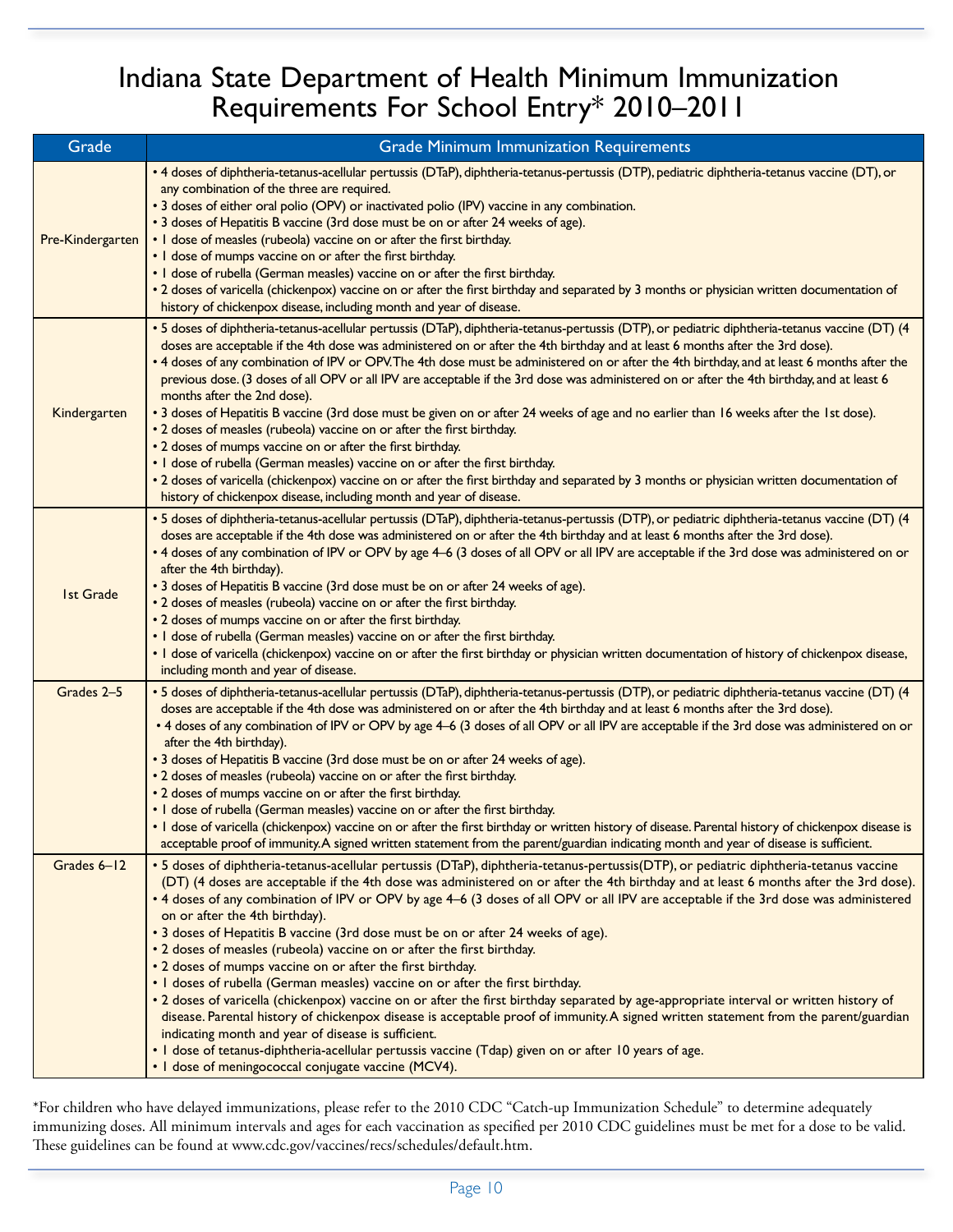## When a MDwise Member Doesn't Comply…We Can Help

Providers are encouraged to call their provider relations contact when, in their judgment, the behavior of their MDwise member is non-compliant. MDwise care management staff will investigate the issue further to determine appropriate member/provider intervention(s).

MDwise provider relation's staff may assist the provider with determining the appropriate expectations/treatment of MDwise members and/or submit a Request for Member Intervention or Education form to MDwise when deemed necessary.

Some examples of areas of concern in member behavior are presented below but are not meant to be all-inclusive.

- Missing multiple appointments
- Pregnant members or infants missing the first scheduled appointment
- Member is not seeking provider-recommended or other necessary medical/preventive care
- Inappropriate use of the emergency room
- Obtaining medical treatment without a referral from the PMP
- Inappropriate use of out-of-delivery system providers
- Behavior that presents a security risk to others
- Consistently not following medical recommendations in a manner that endangers the members health
- Utilization patterns of controlled substances

Upon receipt of a request for member intervention, a MDwise Care Advocate or Care Manager will:

- Review the request and conduct additional investigation on the issue if necessary
- Attempt to contact the member to determine appropriate action
- As necessary, provide counseling/education on the behavior at issue. For example, the carer advocate/care manager may conduct targeted member education regarding missed appointments, referral procedures, use of out-of-network services, inappropriate emergency room utilization, and/or the importance of seeking necessary medical/preventive care.



By intervening directly with members, MDwise hopes to reduce the administrative burden faced by MDwise providers while at the same time improving member outcomes and compliance.

Please refer to the MDwise Web site www.MDwise.org for a copy of the Request for Member Intervention or Education form. You may complete the form and submit it directly to your provider relation's representative or you can call them and they will help you complete the form. It is very important that you include all efforts you have made to address the behavior at issue with the member.

# Preventive Health Guidelines

Preventive Health Guidelines can be accessed on the provider section of our Web site at www.MDwise.org. A printed copy of the guidelines posted to our Web site is available by calling us at 1-800-356-1204 or 317-630-2831 if you are in the Indianapolis area.